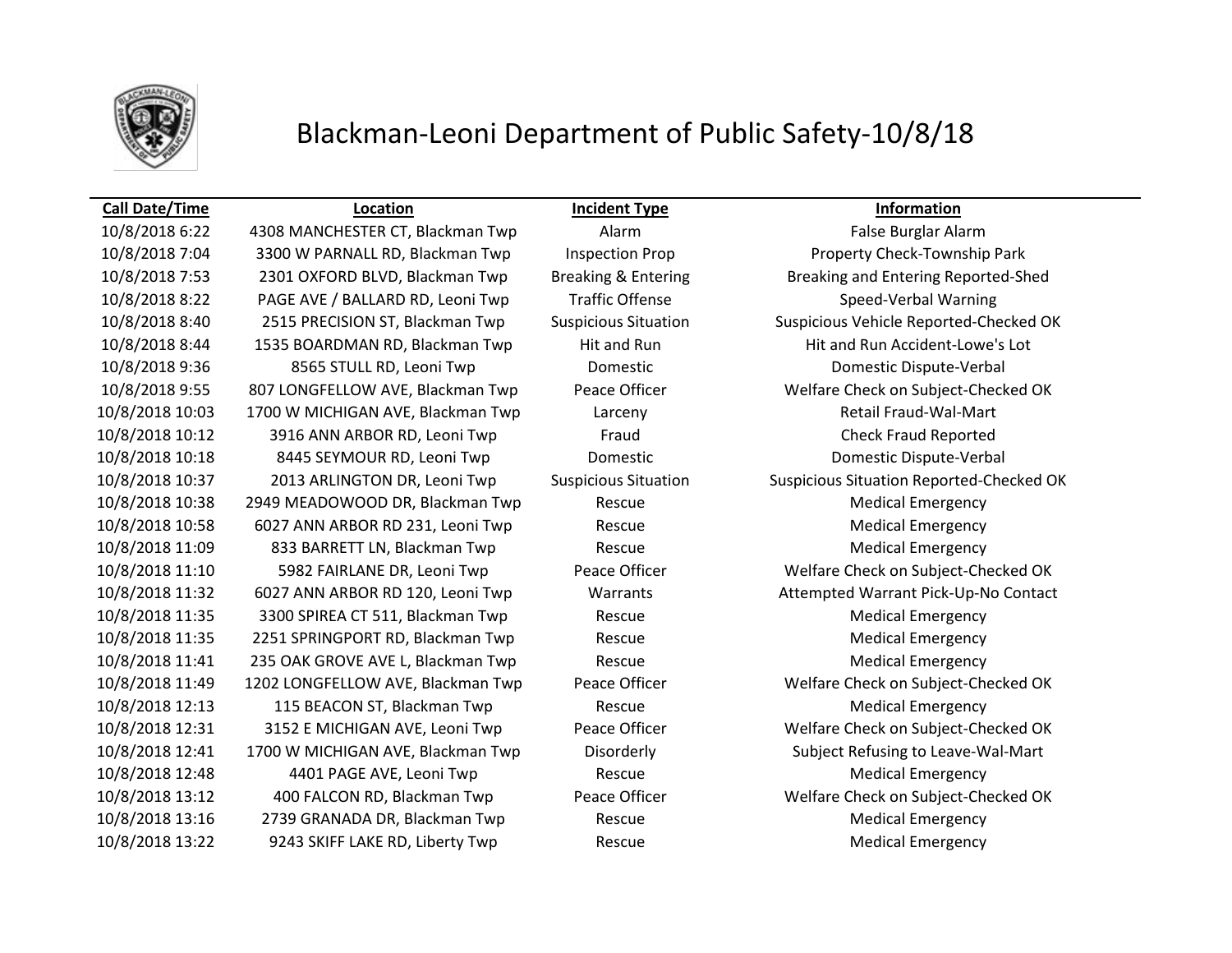

## Blackman-Leoni Department of Public Safety-10/8/18

### **Call Date/Time Location Incident Type Information**

10/8/2018 13:23 3757 LANSING AVE, Blackman Twp Assist Assist Assist to Child Protective Services 10/8/2018 13:38 5200 RIDGEWOOD VISTA DR F, Leoni Twp Rescue Rescue Medical Emergency 10/8/2018 13:48 S US 127 / E MICHIGAN AVE, Leoni Twp Traffic Offense Reckless Driving-Citation Issued

10/8/2018 14:08 360 N DETTMAN RD, Blackman Twp Alarm Alarm False Burglar Alarm 10/8/2018 14:47 W GROVE AVE / CEDAR DR, Leoni Twp Traffic Offense Speed-Citation Issued 10/8/2018 14:47 2883 W PARNALL RD, Blackman Twp Rescue Medical Emergency 10/8/2018 14:54 W GROVE AVE / CEDAR DR, Leoni Twp Traffic Offense Speed-Citation Issued 10/8/2018 15:25 W GROVE AVE / CEDAR DR, Leoni Twp Traffic Offense Speed-Citation Issued 10/8/2018 17:52 3705 ANN ARBOR RD, Leoni Twp Alarm False Burglar Alarm 10/8/2018 18:17 6027 ANN ARBOR RD 141, Leoni Twp Rescue Rescue Medical Emergency 10/8/2018 18:22 923 WAYNE ST, Blackman Twp Domestic Domestic Dispute-Verbal 10/8/2018 19:57 1995 CHANTER RD, Blackman Twp Rescue Medical Emergency 10/8/2018 19:58 7402 CAIN RD, Leoni Twp Disorderly Noise Complaint 10/8/2018 19:59 4629 PAGE AVE, Leoni Twp Domestic Domestic Assault Reported-Prosecutor Review

10/8/2018 13:28 YOUNG RD / ANN ARBOR RD, Leoni Twp Traffic Offense Following Too Close-Verbal Warning 10/8/2018 13:51 7580 SMITH RD, Leoni Twp Alarm False Burglar Alarm 10/8/2018 13:53 286 KATHY CIR, Blackman Twp Domestic Domestic Assault Reported-Prosecutor Review 10/8/2018 14:11 3333 E MICHIGAN AVE, Leoni Twp Disorderly Subject Refusing to Leave-Meijer-Gas Station 10/8/2018 14:12 2545 AIRPORT RD, Blackman Twp Peace Officer Welfare Check on Dog-Checked OK 10/8/2018 14:26 1247 BOARDMAN RD, Blackman Twp Accident PPDA Private Property Accident-Buffalo Wild Wings 10/8/2018 14:41 1700 W MICHIGAN AVE, Blackman Twp Disorderly Subjects Refusing to Leave-Wal-Mart 10/8/2018 15:25 6027 ANN ARBOR RD 254, Leoni Twp Disorderly Trouble with Subject Reported 10/8/2018 15:47 3737 LANSING AVE, Blackman Twp Accident PPDA Private Property Accident-Northwest Elementary 10/8/2018 16:35 1104 PETERSON LN, Leoni Twp Peace Officer Welfare Check on Subject-Unable to Locate 10/8/2018 17:13 2601 AIRPORT RD, Blackman Twp Disorderly Subject Refusing to Leave-McDonald's 10/8/2018 18:19 1134 N BROWN ST, Blackman Twp Domestic Domestic Assault Reported-Prosecutor Review 10/8/2018 19:05 347 OAK GROVE AVE O, Blackman Twp Disorderly Trouble with Subject Reported 10/8/2018 19:56 3300 W PARNALL RD, Blackman Twp Inspection Prop Property Check-Township Park